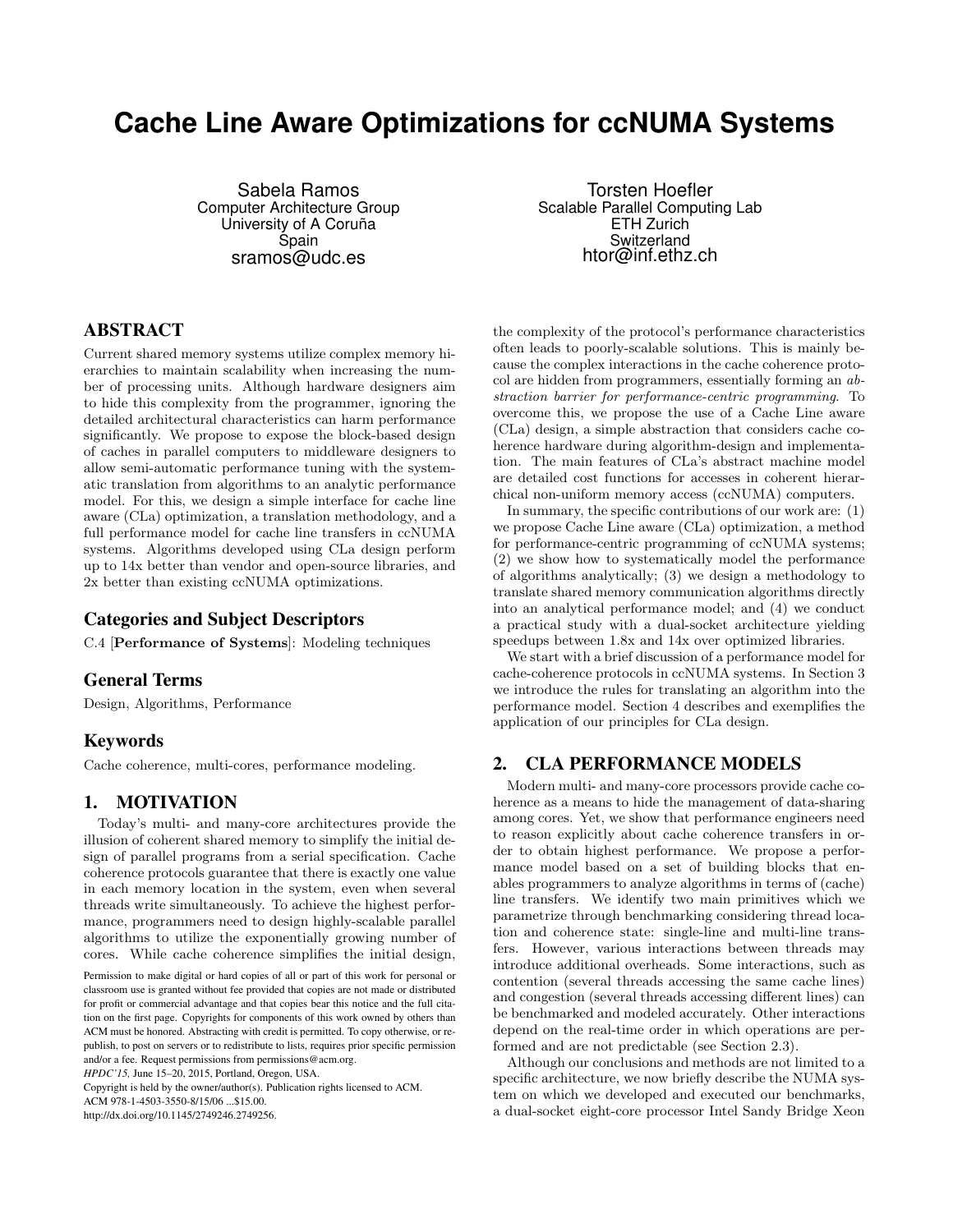E5-2660, at 2.20GHz with Hyper Threading activated and Quick Path Interconnect (QPI, 8 GT/s). Each socket has three levels of cache. L1 (32 KB data and 32 KB instructions) and L2 (256 KB unified) caches are private to each core. An L3 cache (or LLC) of 20 MB is shared by all cores within a socket and divided in eight slices. The internal components of the chip, including the LLC slices, are connected via a ring bus. All cores can use every LLC's cache slices, thus having access to data stored in any of them. The chip uses the MESIF cache coherence protocol [13], based on the classic MESI (Modified-Exclusive-Shared-Invalid) protocol. It adds a Forward state to optimize the management of shared states. Although it globally behaves like a snooping protocol, cache coherence within each socket is kept by the LLC, that holds a set of bits indicating the state of the line and which cores have a copy. Among sockets, the QPI implements the cache coherence protocol. It is in this scenario when the  $F$  state avoids multiple answers from different sockets to a snooping request.

#### 2.1 Single-line Transfers

The basic block in our model is the transfer of a cache line between two cores. Line transfers are caused by two operations: read and RFO (Read For Ownership). Both involve fetching lines, but the latter indicates the intention to write. We estimate the cost of both as a read  $(R)$  although there could be some differences, e.g., an RFO of a shared line means that all copies must be invalidated. But we first analyze transfers between two threads where this difference is not significant.

We implemented a pingpong data exchange to analyze the impact of thread location and coherence state. Results show that there are significant differences when varying the location of threads and lines. But there are only minor variations for different cached states, hence, we cluster the costs for line transfers in five classes:  $(1)$  L if the line is in local cache,  $(2)$  R if it is in another core from the same socket, (3)  $Q$  if it is in another socket, (4)  $I$  if it is in memory in a local NUMA region, and (5) QI if it is in a remote NUMA region. Such a model would need to be generated for each microarchitecture. We parametrize the cost of a line transfer for each class with BenchIT [13], obtaining the following latencies: (1)  $R_L \simeq 2.3ns$ , (2)  $R_R \simeq 35ns$ , (3) $R_Q \simeq 94ns$ , (4)  $R_I \simeq 70ns$ , and (5)  $R_{QI} \simeq 107ns$ .

Sandy Bridge supports loading half lines [1, §2.2.5.1] which is cheaper than always loading full lines. However, other architectures always transfer entire lines, thus, we will work with full lines for generality and clarity.

We use two benchmarks to evaluate contention (threads accessing the same CL) and congestion (threads accessing different lines). In these benchmarks, threads read an external send buffer and copy it into a local receive buffer. We did not observe contention in any scenario and results show no congestion for intra-socket transfers. We further analyze QPI congestion together with multi-line cache transfers.

#### 2.2 Multi-line Transfers

We evaluate multi-line transfers with two benchmark strategies: pingpong and one-directional transfers (similar to those used for contention and congestion). Pingpong times exhibit significant variability when using invalid lines, especially for QPI transfers. This variability stems from the use of DRAM and different NUMA regions and we developed approximate models to simplify algorithm optimization and comparison. Without loss of generality, we work with cached multi-line transfers for which we empirically parametrize the model in Equation  $(1)$ . N is the number of lines, n is the number of simultaneously accessing threads, and  $q$ ,  $o$ ,  $c$  are architecture-specific parameters (cf. Table 1). The term  $cnN$  represents congestion in the QPI link (it is zero in intra-socket scenarios).

$$
T_m(n, N) = q + oN + cnN \tag{1}
$$

Table 1: Parameters for multi-line transfer of cached lines

|                     |       | q $[ns]$ o $\left[\frac{ns}{line}\right]$ c $\left[\frac{ns}{line \cdot three \cdot thread}\right]$ | ${\bf R}^2$ |
|---------------------|-------|-----------------------------------------------------------------------------------------------------|-------------|
| Intra socket 63.4   | -11-1 |                                                                                                     | 0.8         |
| Inter socket 180.65 | - 75  | 3 O                                                                                                 | O 91        |

# 2.3 Invalidation and Cache Line Stealing

The described building blocks can be used to model algorithms in terms of line transfers but we need to consider two additional sources of overhead due to interactions between threads or cores. First, an RFO of a shared line involves invalidation at its  $n$  owners (on our test system, it costs  $nR_R$  instead of  $R_R$ ). Second, cache line stealing appears when several threads write one line where another thread is polling (n-writers), or when several threads poll a line that another thread writes (n-readers). Both scenarios get more complex with more than one reader or writer, respectively. To capture all these variations, we use  $min\text{-}max$ models [15] that provide performance bounds by estimating the best and worst stealing scenario. We represent a CLa algorithm in terms of line transfers and thread interactions, using the parametrized building blocks to derive models for the minimum  $(T_{min})$  and maximum  $(T_{max})$  scenarios.

# 3. A CANDIDATE CLA INTERFACE

In order to expose cache coherence interactions and apply our performance model, we propose a simple methodology that starts by expressing algorithms in a cache line centric manner using primitives that can be implemented in various ways in most languages. We implement them with direct load/store ISA instructions. When they are used for synchronization, we use atomic instructions for writing, but not for reading and polling, because atomics often force the eviction of lines from other caches. The cost of each operation is expressed in terms of location and state of the given lines. For more than one line, we use Equation (1). We define the following operations:

- 1. cl\_copy(cl\_t\* src,cl\_t\* dest,int N) copies N lines from src to dest.
- 2. cl\_wait(cl\_t\* line,clv\_t val,op\_t comp=eq) polls until comp(\*(line),val) is true.
- 3. cl\_write(cl\_t\* line,clv\_t val) writes val in line.
- 4. cl\_add(cl\_t\* line,clv\_t val) adds val to line.

Once we have the CLa pseudo-code, we construct a graph in which nodes are the CLa operations performed by each thread, linked by four types of edges:

- E1 A sequence of operations within a thread, represented by dotted directed edges.
- E2 Logical dependencies between threads (i.e., reading or polling a line that has been written by others), represented by directed edges.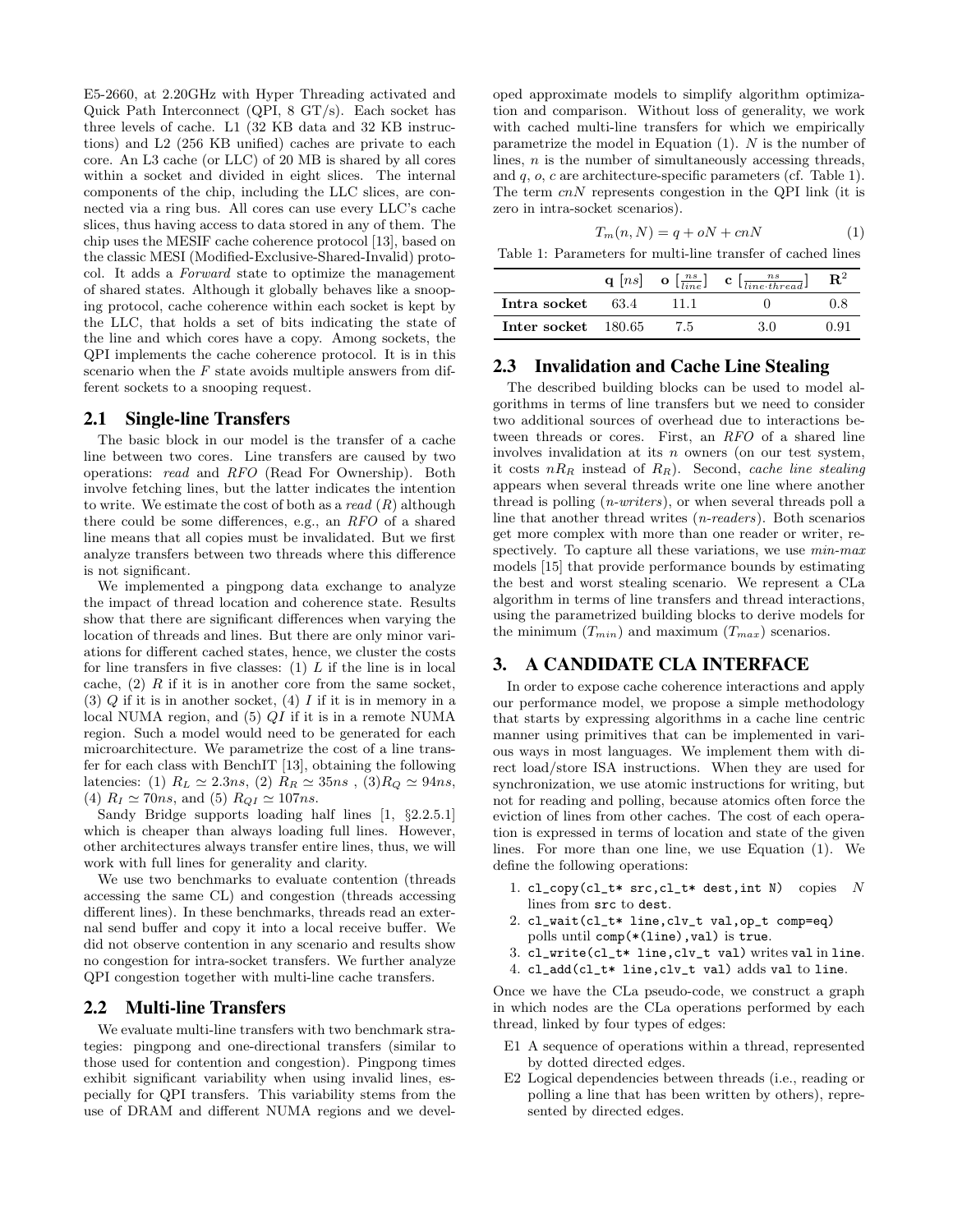- E3 Sequential restrictions between threads without order, represented by non-directed edges. We use them when several threads write the same flag (in any order), and a thread polls this flag waiting for all writes.
- E4 Line stealing in non-related operations (e.g., a wait on a line that is written in two different stages of an algorithm), represented by dotted lines.

Next, we assign costs to the nodes using the following rules:

- 1. Flags are initially in memory. First fetch costs  $R_I$ .
- 2. An access to data in local cache costs  $R_L$ .
- 3. The access to the same line by the same thread in consecutive operations is counted once.
- 4. If the operation has an incoming edge from another thread, it costs  $R_R$  or  $R_Q$  depending on the location of threads.
- 5. Read operations with incoming edges from the same node can be simultaneous without contention. E.g., threads copying a line written by another.

In order to derive the  $T_{min}$  (cost of the critical path), we define a path as a sequence of nodes linked by E1, E2, and E3 edges, starting in a node with no incoming E1 and E2 edges, and finishing in a node with no outgoing edges. Regarding E3 edges, they link all sequential writes that have outgoing E2s towards the same wait. When searching for the critical path, we analyze reorderings of these writes, ensuring that the path visits once each of them before going towards the wait. When some E3s represent inter-socket communications, we select the reordering with less QPI transfers.

To identify QPI congestion, we look for directed arrows between sockets that have: (1) different start and end points (accesses to different addresses by different threads), and (2) previous paths of similar cost (simultaneous transfers). Finally,  $T_{max}$  is calculated by analyzing line stealing (the main cause is the wait operation) and we can refine it by considering which operations might not overlap. We optimize for  $T_{min}$  because  $T_{max}$  is usually too pessimistic. If an algorithm receives a communication structure as parameter, we analyze multiple structures to obtain the best one.

This set of rules is enough to derive graphs and performance models for multiple communication algorithms and it is easily extensible to cover other interactions.

#### 4. SINGLE-LINE BROADCAST

Broadcast consists of transferring data from one thread  $(root)$  to *n* others. We designed a tree-based algorithm taking into account that all children of a given node copy the data without contention. However, the more children a parent has, the more costly the synchronization is: The parent notifies that data is ready (one-to-many,  $T_{o2m}$ ) and children notify that they have copied so the parent can free the structure (many-to-one,  $T_{m2o}$ ). We use notification with payload for the one-to-many synchronization. Regarding the manyto-one, we use one line in which children write and the parent polls. Although other analyzed variants have the same  $T_{min}$ , this version has lower  $T_{max}$ . Our algorithm (cf. Figure 1) uses a generic tree in which each node i has  $k_i$  children that copy the same data. We generate all structurally equivalent rooted trees [10], calculating the broadcast latency to select the best structure. This tree could change slightly in a scenario with contention in which we may have rounds of children accessing the same data at different stages.

Function OneLineBroadcast(int me, cl\_t \* mydata, tree\_t tree) if tree.parent  $!= -1$  then [S1] cl\_wait(tree.pflag[tree.parent],1); //one-to-many<br>
[S2] cl\_copy(tree.dataltree.parentl.mudata.1);  $cl\_copy(\text{tree}.data[\text{tree}.parent],mydata,1);$ if tree.nsons  $> 0$  then [S3] cl\_copy( $mydata,tree.data[me],1$ ); [S4] cl\_write(tree.pflag[me],1); //one-to-many<br>
[S5] cl wait(tree.sflag[me].tree.nsons); //manv-to-one  $cl\_wait(tree.sflag[me], tree.nsons);$ if tree.parent  $!= -1$  then [S6]  $cl\_add(tree.sflag[tree.parent], 1);$  //many-to-one end end

Figure 1: One line broadcast in CLa pseudo-code. The first if block corresponds to children polling their parent's flag and copying the data. In the second one, a parent sets the data and the flag, and waits for its children to copy. Finally, children notify to their parent that they have copied.

For a given tree structure, we construct the CLa graph and search the critical path. Figure 2 shows an example of a four-node binary tree (the critical path has thicker edges and nodes with dotted circles). The E1s link operations within each thread and we use E2s in the synchronizations and data copies. Finally, there is an E3 because  $t_1$  and  $t_2$ write the same flag, where  $t_0$  polls.



Figure 2: CLa graph for a one line broadcast using a fournode binary tree. Costs with '\*' represent situations in which the same thread operates consecutively with the same line and the cost of accessing is counted only once.

Since we use tree structures, we observe regularities in the critical path: It includes the transfer of data from the root to its children plus the synchronizations  $(T_{lev}(k_0) = T_{o2m}(k_0) +$  $T_{data}+T_{m2o}(k_0)$ , plus the cost of the most expensive subtree  $(T_{bc}(stree_i))$ , the left one in Figure 2). We generalize it in Equation  $(2)^{1}$ . The minimization balances the number of simultaneous readers, and the notification cost. In a multisocket broadcast some edges become QPI links. We generate permutations of the tree nodes to locate the QPI links in different edges<sup>2</sup> and we apply Equation  $(2)$  considering:  $(1)$ Inter-socket transfers cost  $R_Q$ . (2) To isolate QPI transfers and minimize line stealing, we use one synchronization line per socket. And (3) we do not consider QPI congestion caused by different subtrees because our experiments showed that the benefits are minimal.

$$
\begin{aligned}\n\text{minimize } T_{bc}(tree) &= T_{lev}(k_0) + \max_{i=1,\dots,k_0} (T_{bc}(stree_i)) \\
\text{subject to } T_{bc}(leaf) &= 0 \quad \sum_{i=0}^{n} k_i = n, \ k_i \ge 0\n\end{aligned} \tag{2}
$$

Figure 3 shows the performance of our algorithm compared to two MPI libraries and the HMPI NUMA-aware

<sup>&</sup>lt;sup>1</sup>If we use a global flag where the root sets the shared structure as occupied by this operation, we add  $R_I$ 

<sup>2</sup>We do not need all permutations: there is no difference among threads from the same socket.